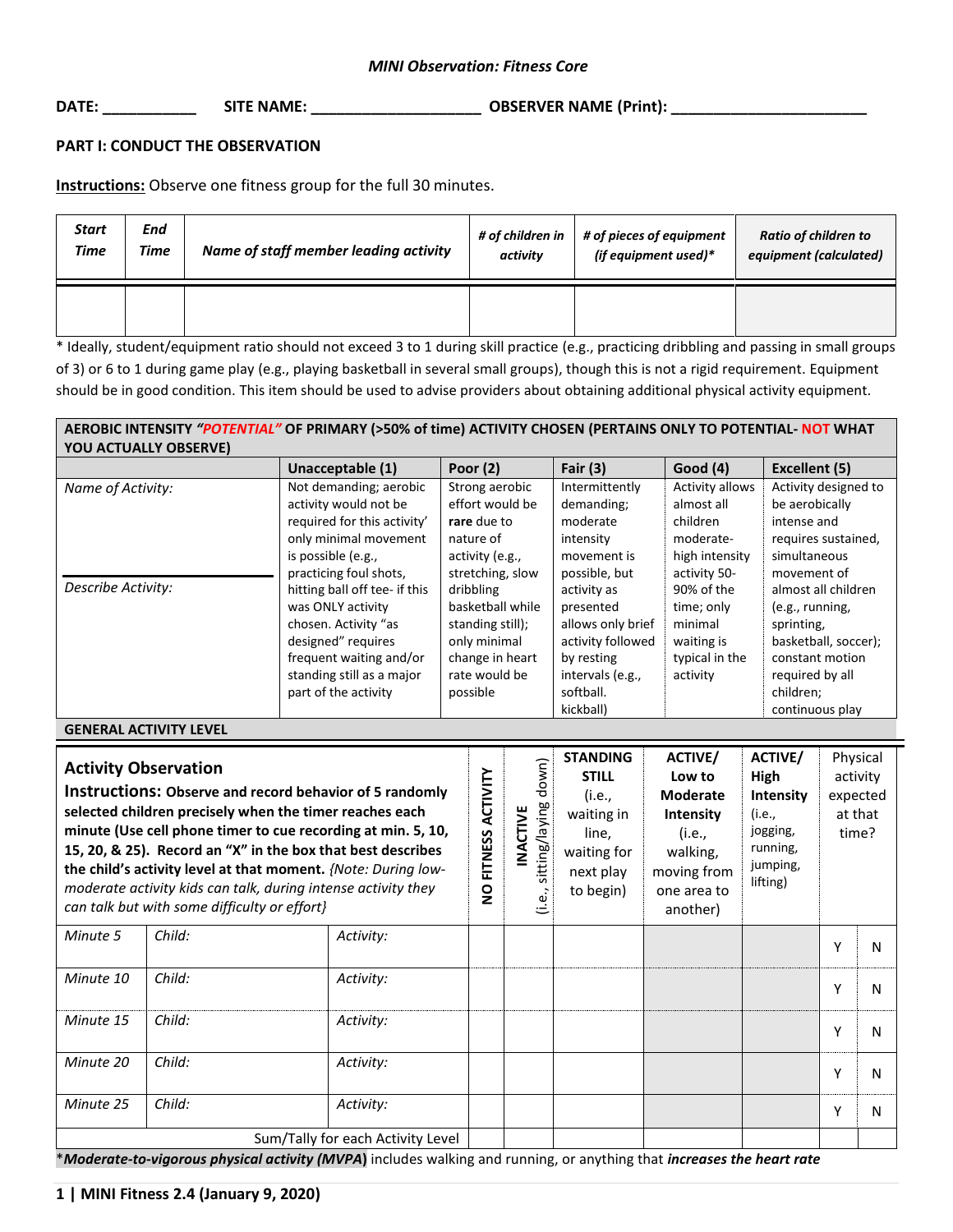# **PART II: COMPLETE SECTION A (Activity Level), B (Preparation & Planning), C (Staff Communication) & D (Staff-Child Interaction)**

## **Instructions:** PLACE AN "X" IN THE BOX MOST CLOSELY DESCRIBING THE STAFF PERSON'S/CHILD ACTIONS DURING YOUR OBSERVATION ONLY.

|                | A: "ACTUAL" ACTIVITY LEVEL OF CHILDREN *Must Apply to 50% of more of children to rate at highest levels (4 or 5)                                                                                                                                                                                                    |                                                                                                                                                                                                                                                                                       |                                                                                                                                                                                                                                                                                                                        |                                                                                                                                                                                                                                                                                             |                                                                                                                                                                                                                                                                                                                                                                                                                           |
|----------------|---------------------------------------------------------------------------------------------------------------------------------------------------------------------------------------------------------------------------------------------------------------------------------------------------------------------|---------------------------------------------------------------------------------------------------------------------------------------------------------------------------------------------------------------------------------------------------------------------------------------|------------------------------------------------------------------------------------------------------------------------------------------------------------------------------------------------------------------------------------------------------------------------------------------------------------------------|---------------------------------------------------------------------------------------------------------------------------------------------------------------------------------------------------------------------------------------------------------------------------------------------|---------------------------------------------------------------------------------------------------------------------------------------------------------------------------------------------------------------------------------------------------------------------------------------------------------------------------------------------------------------------------------------------------------------------------|
|                | UNACCEPTABLE (1)                                                                                                                                                                                                                                                                                                    | <b>POOR (2)</b>                                                                                                                                                                                                                                                                       | <b>FAIR (3)</b>                                                                                                                                                                                                                                                                                                        | $GOOD(4)*$                                                                                                                                                                                                                                                                                  | EXCELLENT (5)*                                                                                                                                                                                                                                                                                                                                                                                                            |
| $\mathbf{1}$   | Aerobic activity not<br>observed; little or no<br>movement observed<br>(e.g., activity did not<br>occur or sitting around)<br><b>B: STAFF PREPARATION &amp; PLANNING</b>                                                                                                                                            | Some low-moderate<br>intensity movement<br>observed (10-30% of<br>the time) but mostly<br>low intensity<br>movement observed<br>(e.g., practicing foul<br>shots, hitting ball off<br>tee); long waits<br>between activity (>10<br>minutes)                                            | Intermittent;<br>moderate intensity<br>movement observed<br>30-70% of the time;<br>followed by resting<br>intervals (football,<br>softball) or significant<br>waiting $(>5$ min)<br>within activity                                                                                                                    | Frequent; moderate<br>intensity movement<br>observed 70-100% of<br>the time; minimal<br>waiting (<2 minutes)                                                                                                                                                                                | <b>ACTIVITY LEVEL</b><br>Frequent; very demanding;<br>extremely aerobically intense<br>movement observed 70-100% of<br>the time; sustained movement<br>required (e.g., running, sprinting,<br>basketball, soccer); near constant<br>motion required                                                                                                                                                                       |
|                |                                                                                                                                                                                                                                                                                                                     |                                                                                                                                                                                                                                                                                       |                                                                                                                                                                                                                                                                                                                        |                                                                                                                                                                                                                                                                                             |                                                                                                                                                                                                                                                                                                                                                                                                                           |
| $\overline{2}$ | Unprepared for activities<br>[e.g., equipment was<br>unavailable for youth<br>activities; equipment<br>was in unusable or<br>unsafe condition; field in<br>poor condition for<br>activities chosen; or<br>activity started very late<br>(>15 min or cancelled)<br>due to poor<br>preparation/staff<br>availability] | Poorly prepared for<br>activities [e.g.,<br>equipment was<br>insufficient in number;<br>equipment was in poor<br>condition for activities<br>chosen; staff uncertain<br>about activity; or<br>activity started late (5-<br>10 min.) due to poor<br>preparation/staff<br>availability] | Adequately prepared<br>for activities [e.g.,<br>staff/ most materials<br>ready for activities but<br>additional equipment<br>was needed, searched<br>for, and found during<br>lesson; staff seemed<br>mostly clear on how to<br>do activity; or activity<br>started late (<5<br>minutes) due to poor<br>planning/staff | Well-prepared for<br>activities [e.g.,<br>materials available; no<br>missing materials;<br>equipment in good<br>condition; staff<br>member clearly knows<br>how to run activity;<br>brief set up required<br>and/or minor delays<br>due to set up or staff<br>availability (<2<br>minutes)] | <b>STAFF PREPARATION</b><br>Staff member fully prepared for<br>the activities [e.g., equipment<br>was set out and in good<br>condition; all available well<br>before start of lesson time;<br>boundaries were set; staff<br>member knows activity,<br>anticipates problems, delegates<br>authority to address and<br>overcome obstacles; minimal<br>time spent transitioning in activity<br>(i.e., changing sides, etc.)] |
| 3              | Activities/games chosen                                                                                                                                                                                                                                                                                             | Activities/games                                                                                                                                                                                                                                                                      | availability]<br>Activities/games                                                                                                                                                                                                                                                                                      | Activities/games                                                                                                                                                                                                                                                                            | <b>ACTIVITY MODIFICATIONS</b>                                                                                                                                                                                                                                                                                                                                                                                             |
|                | required almost all<br>children to stand in<br>line/sit on bench; only<br>one child active at a<br>time; children<br>eliminated/ waiting for<br>turns must wait more<br>than 10 minutes to<br>resume activity<br><b>C: STAFF COMMUNICATION</b>                                                                      | chosen allowed only a<br>few children (3-5) to be<br>active simultaneously<br>(e.g., most children<br>standing in line);<br>children<br>eliminated/waiting for<br>turns must wait 5-10<br>minutes to resume                                                                           | chosen allowed many<br>children (33%-66%) to<br>be active<br>simultaneously;<br>children<br>eliminated/waiting<br>have to wait less than<br>5 minutes to resume<br>activity                                                                                                                                            | chosen or modified<br>that allowed most<br>children (>66%) to be<br>active simultaneously;<br>children<br>eliminated/waiting<br>have to wait no more<br>than 2 minutes to<br>resume activity                                                                                                | Activities/games chosen or<br>modified allowed all children to<br>be active nearly all the time (i.e.,<br>no standing in line; nobody on<br>bench); no children left out or<br>eliminated from any games                                                                                                                                                                                                                  |
|                | UNACCEPTABLE (1)                                                                                                                                                                                                                                                                                                    | <b>POOR (2)</b>                                                                                                                                                                                                                                                                       | <b>FAIR (3)</b>                                                                                                                                                                                                                                                                                                        | GOOD (4)                                                                                                                                                                                                                                                                                    | EXCELLENT (5)                                                                                                                                                                                                                                                                                                                                                                                                             |
| 4              | No instructions given to<br>children; no use of<br>stop/start signals.<br>Neither children nor staff<br>appear to know what to<br>do.                                                                                                                                                                               | Infrequent/unclear<br>instructions given to<br>children; staff silent or<br>giving inconsistent<br>guidance to students;<br>confusion is the rule<br>rather than exception.                                                                                                           | Instructions given that<br>were mostly clear;<br>stop/start signals used<br>more often than not,<br>but some children<br>appear confused<br>about what to do                                                                                                                                                           | Instructions given that<br>were generally clear;<br>stop/start signals<br>typically used, or clear<br>that kids had been<br>given instruction or<br>reviewed rules before                                                                                                                   | <b>COMMUNICATION (CLARITY)</b><br>Instructions were clear, brief, and<br>concise; clear stop/start signals used<br>(e.g., whistle, music, or key words), if<br>needed, or obvious from response of<br>staff/children that rules/routines had<br>been established                                                                                                                                                          |
| 5              | Frequent harsh or<br>impatient language/tone<br>used when explaining<br>instructions or<br>responding to<br>misbehavior                                                                                                                                                                                             | Occasional harsh or<br>impatient language/<br>tone used when<br>explaining instructions<br>or responding to<br>misbehavior                                                                                                                                                            | Tone of instructions<br>was generally neutral,<br>not harsh or<br>impatient, but rarely<br>positive, just "ok"                                                                                                                                                                                                         | Tone was neutral, and<br>sometimes positive<br>and firm, but never<br>harsh or impatient.                                                                                                                                                                                                   | <b>COMMUNICATION (TONE)</b><br>Tone was generally positive and firm,<br>as appropriate; staff supportively and<br>enthusiastically explained the activity<br>to children who did not know what to<br>do. Tone "inspired" high level of<br>activity.                                                                                                                                                                       |